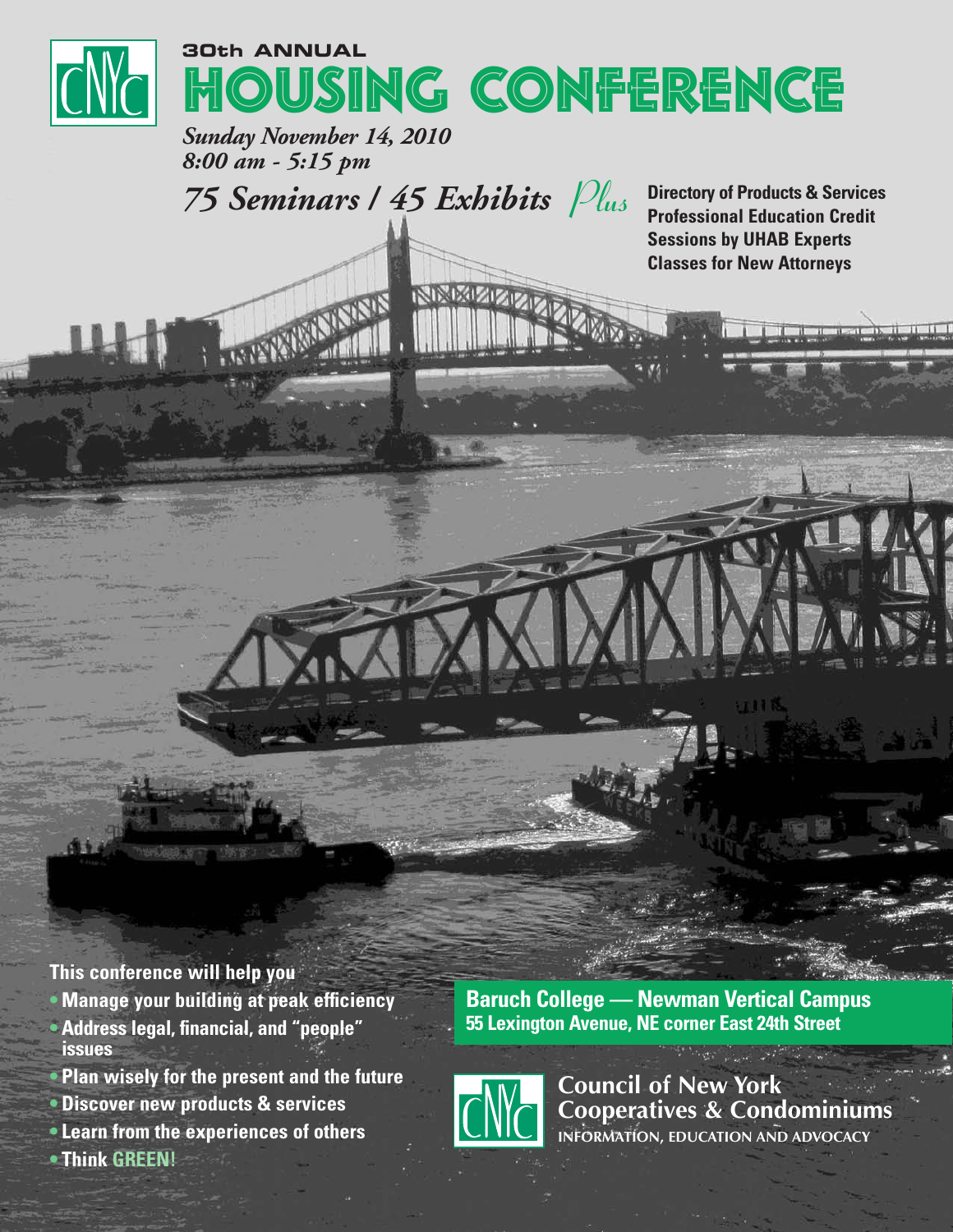# MORNING SESSIONS

## *3 Hour Seminars 8:45am-11:45am* **TITLES IN GREEN INDICATE NEW TOPIC**

#### **1. CURRENT SIGNIFICANT LEGAL DECISIONS ★❖**

Every year, CNYC president Marc Luxemburg, Esq. examines recent legal decisions, providing commentary and insights about how each case affects New York cooperatives and condominiums; he also suggests ways for boards to cope with new challenges that these cases raise. Mr. Luxemburg moves quickly through a great number of court cases in this advanced class, designed for experienced board members familiar with board functioning and for attorneys.

#### **2. LEADERSHIP SKILLS DEVELOPMENT WORKSHOP: FOR PRESIDENTS ONLY ★**

The leadership skills of the board president drive the success of the cooperative or condominium. This leadership workshop created by management consultant Arthur Davis, examines what makes the position of president unique among board members, the special demands placed on presidents in the changing political environment of their buildings, and how they can become more effective decision makers, team builders, motivators and mediators, and guide other directors toward becoming more responsive managers in the face of sometimes daunting obstacles and challenges.

#### **3. MAKING & ENFORCING THE RULES ❖**

A well-run cooperative or condominium will have a sound set of rules and policies to deal with all possible situations. These policies will be clearly described and communicated to all owners and residents, and will be enforced consistently and evenhandedly. Attorney Bruce Cholst suggests ways to design and implement rules for your cooperative or condominium that are effective and fair.

## **4. THE TREASURER ▲**

The treasurer of a cooperative or condominium oversees all financial activities. While the execution can be delegated to management or to investment advisors, the treasurer can never relinquish responsibility for ensuring that all is done. Accountants Norman Prisand and Robert Mellina will enumerate and discuss the treasurer's responsibilities, suggesting systems of control and practical, timesaving procedures.

#### **5. HOW DOES YOUR BUILDING WORK?**

Peter Grech is a past president of the Superintendents Technical Association (formerly the Superintendents Club of New York) and resident manager of a large cooperative. He will explain in clear non-technical terms, exactly how key building systems work. Mr. Grech's presentation will give board members a better understanding of the elevator, the boiler, the water tank and other building systems. This overview will be of interest to all board members, to people considering serving on the board, to management personnel and to building staff members.

#### **6. REPAIRS IN A COOP — Who's Responsible for What? ❖**

Is it the shareholder or the corporation that is responsible for a particular repair in a cooperative apartment? The answer is not always evident, but attorney Phyllis Weisberg and property manager Tony Angelico will provide sound guidelines for delving this key issue. References will be made to relevant portions of the proprietary lease, the by-laws and the law. Specific examples will be cited.

## **7. LEGAL RESPONSIBILITIES OF COOP BOARDS**

Attorney Dennis Greenstein will discuss the concepts common to the functioning of all cooperatives, focusing on the proprietary lease and bylaws, court cases and the responsibilities of directors. This is a basic survey course for cooperative board members and potential cooperative board members interested in the legal aspects of operating a cooperative.

#### **8. BOARD RESPONSIBILITIES IN CONDOS**

Attorney Linda Plotnicki will review the laws and legal documents governing a condominium and discuss issues of general concern–ranging from house rules and their enforcement to protection of the income stream in default situations. What should the board do to ensure efficient day-to-day operation of the building? to deal effectively with the City and appropriate agencies? to exercise some control over who lives in the condominium? What does the concept of a board member's fiduciary duty really mean? Here you will find answers to these important condo questions.

## **9. YOUR ROOF & EXTERIOR WALLS**

Masonry expert Maurice Schickler will discuss preservation of the building envelope, with slides to illustrate both problems and solutions. He will explain why and how leaks occur and what preventive measures are effective in deterring them and will explain terminology and techniques to be aware of in supervising roof repair and replacement, pointing, masonry repairs and waterproofing. Mr. Schickler will also discuss Local Law 11 as well as the new NYC Building Code and how it applies to facade and roof work.

## **10. CONDO ISSUES FOR NEW ATTORNEYS ❖**

Condominium law does not receive much attention in most law schools, and yet it is a specialty of growing importance in New York City today. Attorneys Andrew Brucker and Dale Degenshein will take attorneys new to this field on a swift journey through the basics of condominium law, reviewing the legal documents that form its foundation, applicable statutory law and case law developed over decades of wrangling between boards and unit owners. They will discuss the extent and limits of Board authority, meetings, unit owner rights, the 'right of first refusal', problem residents, and the services expected of counsel in each instance. This fast paced class is designed exclusively for attorneys, including attorneys who sit on condo boards.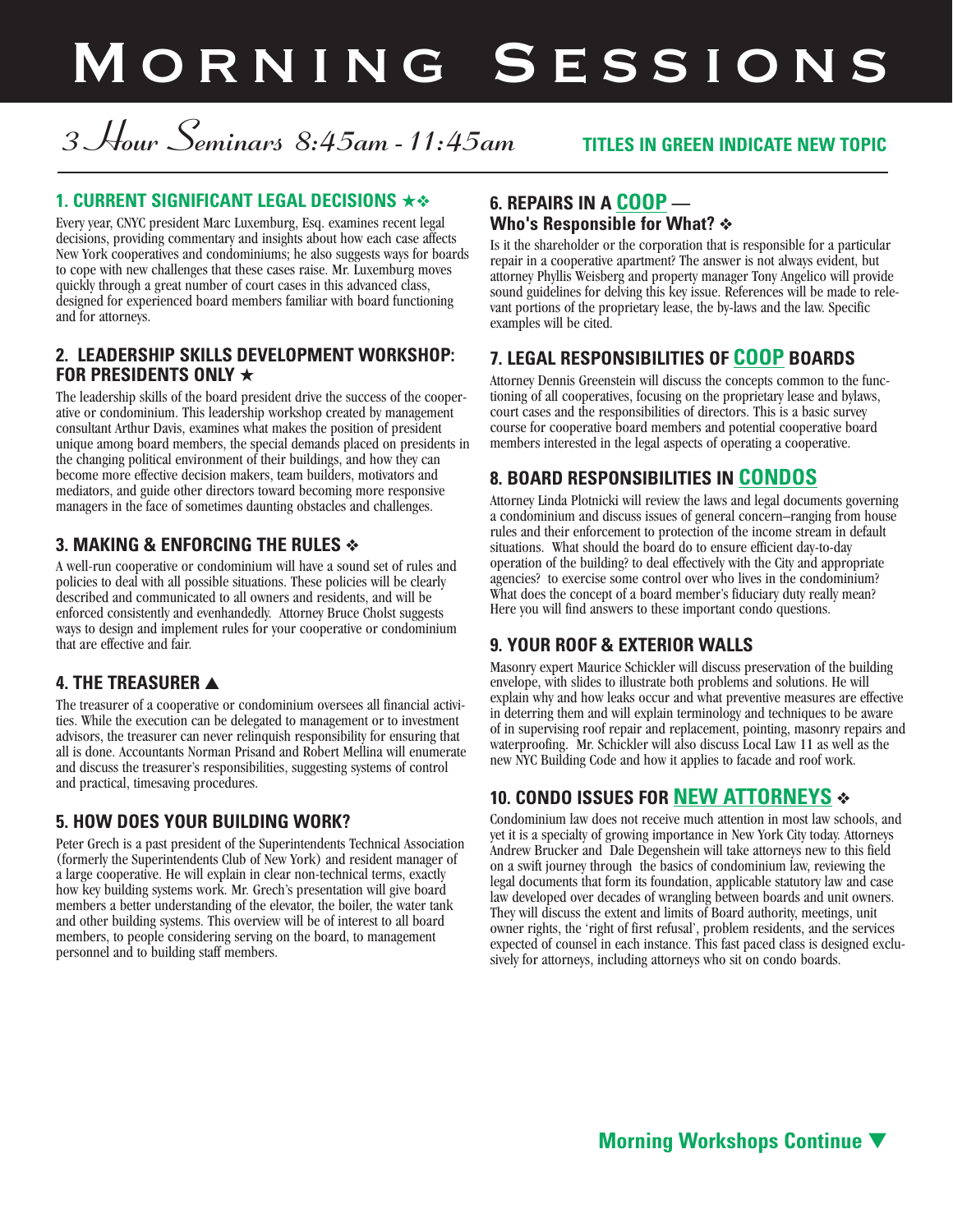#### **A. KEY QUALITIES OF FINE BOARD MEMBERS**

Individuals who volunteer to serve on coop and condo boards bring to their task their own particular experiences of a lifetime. Board service affords a unique opportunity to apply acquired knowledge and to learn new skills. Of particular importance is a willingness to get involved, to share ideas, exchange opinions and serve in the best interest of the cooperative or condominium. The Board should function as a team of colleagues who respect one another and work together for common goals. Author Patrick Hohman and CNYC board member Marleen Levi will discuss qualities that help people to be fine board members.

#### **B. FINANCIAL RESPONSIBILITIES OF CONDO BOARDS**

Accountant Rick Montanye will review all the basic financial responsibilities of condominium boards, including analysis of financial statements and management reports. This course is <sup>a</sup> good introduction for new condo- minium treasurers and all condominium board members.

#### **C. DARE TO ADDRESS ACCUMULATED DEFICITS ★ ▲**

Far too often, boards are fearful of shareholder/unit owner wrath, therefore they simply will not budget the increases needed to keep their building properly afloat. Instead they invade reserves or bridge shortfalls with last minute assessments. In the long run, this is very detrimental. Darren Newman, CPA, will help you prepare to make the difficult decisions necessary to bring your cooperative or condominium back on sound financial footing. It won't be easy, and the process will take time, but the sooner you begin, the sooner the problem can be solved. Participants will be expected to understand budgeting and the financial requirements of a cooperative or condominium.

#### **D. PLANNING STRATEGIES FOR REDECORATING PUBLIC SPACES**

The first impression of your building is conveyed by its public space. A welcoming lobby and handsome hallways have a positive effect on the quality of life of every resident. Prospective purchasers react positively, too. Selecting and executing the right new design depend on a strategically planned process, which is the subject of this seminar. Interior designers Joel M. Ergas, FASID and Steve Stanczyk will guide you through key steps that result in successful renovations of lobbies, hallways, elevator cabs, mail rooms and building entrances. Clear and timely communications to residents at every step of the way are vital to attaining consensus for the lobby design as well as patience and cooperation with the inevitable inconveniences of construction.

#### **E. THE GREEN COMMITTEE: Enhancing Energy Awareness**

Energy-efficiency Consultant Tom Sahagian has served on the Board of his own building for many years. He will bring this dual perspective to bear in leading a discussion of ways to incorporate 'green' products and practices into buildings' maintenance routines and development projects. A Green Committee can help the board come to grips with the new thinking—that conserving budgetary dollars is intimately connected with conserving planetary resources.

#### **F. WHAT SHOULD BE IN THE MINUTES?**

The mintues of your Board meetings are the official record of actions taken, policies established and projects planned. Minutes are not the occasion for flowery prose; they are not enhanced by excessive detail. Every Board member shares responsibility for ensuring that the minutes they approve accurately reflect the intentions of the board and do not contain unnecessary information. Attorney Jeffrey Schwartz will help secretaries and aspiring secretaries develop clear, concise minutes for their cooperatives or condominiums.

*2 Hour Seminars 9:30am - 11:30pm*

#### **11. COOP ADMISSIONS POLICY & PROCEDURES**

CNYC co-founder and vice president Arthur I. Weinstein, Esq. and property manager Steve Hoffman, Esq. will review in detail the responsibilities of the Board of Directors and the admissions committee in establishing criteria<br>and reviewing applications for the purchase of shares for units in a cooperative. Various housing discrimination laws will be reviewed in detail. Sublet policy will be touched upon briefly in this session, but it is also the subject of a separate workshop (#109). CNYC's television show on Admissions is suggested preparation for this workshop; it can be viewed by appointment in the CNYC office. CNYC's prototype application form will be distributed and discussed.

#### **12. COMBATING BEDBUGS**

Bedbug infestations have become a far too common occurrence in New York apartment buildings. Fortunately, these tiny creatures do not carry disease, but they do feed on humans and their pets, are very small and resilient and extremely difficult to eradicate. Property manager Ellen Kornfeld will lead a seminar full of practical advice about detecting and eliminating bedbug infestations, with emphasis on proper extermination procedures, recommendations to encourage resident to report bedbugs on very first sighting, and emphasis on the absolute necessity of proper cleaning of everything where bedbugs may hide.

#### **13. RESERVES: Accumulating, Investing & Spending Them ★ ▲**

The reserve fund of a cooperative or condominium is the cushion protecting shareholders and unit owners from sudden assessments or unanticipated jumps in carrying charges. It is a vital component of long term plans for maintaining the building and replacing systems as needed. CPA Abe Kleiman will discuss reasons for establishing reserves, means of accumulating funds, and prudent ways to invest these assets while effectively addressing the needs of your cooperative or condominium. Attention will be paid to pertinent tax rulings and regulations. Class participants will be expected to have a good basic knowledge of co-op or condo finances.

#### **14. UNDERSTANDING YOUR COOP'S AUDITED FINANCIAL STATEMENT**

Accountant Charles Zucker will walk you through a line-by-line review of financial statements for cooperatives, discussing issues related to each item. This elementary session is designed to introduce new treasurers and interested board members to the basics of co-op financial statements. With workshop #204, it will provide a detailed overview of the financial responsibilities of the co-op Board of Directors.

## **Morning Workshops Continue ▼**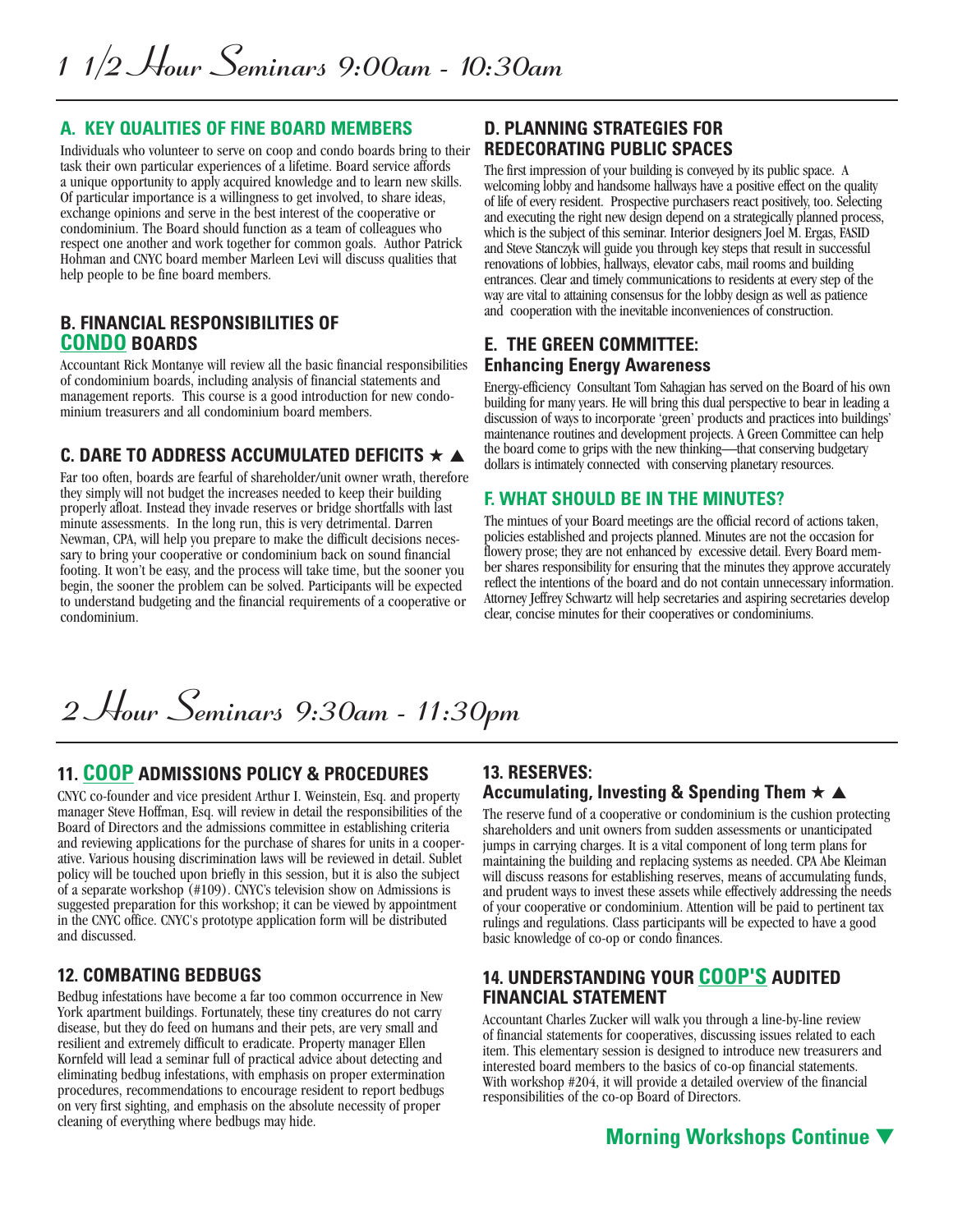#### **15. MANAGEMENT FORUM: What to Expect from Your Managing Agent**

The Residential Management Council of the Real Estate Board of New York (REBNY) was founded as a forum for principals and CEOs of management firms to exchange information, to cope collectively with industry issues, and to set standards and recommend practices to maintain high standards in the management field. They have provided transition guidelines; alteration agreements; mortgage applications; and a listing of all of the services which management typically performs. Property managers Mitchell Gelberg and Harry Smith will lead an interactive discussion of the services buildings should expect from their management company.

#### **16. VIOLATIONS AND HOW TO CURE THEM ♣**

Ann Henderson, Associate Project Director at the Urban Homesteading Assistance Board (UHAB), has worked with limited-equity cooperatives for over 25 years, helping them deal with government regulations and obtain loans and tax abatements. In this seminar, she will offer practical advice on how to avoid receiving violations, how to cure violations and why it is very important to clear outstanding violations. Three types of typical city violations will be discussed: Department of Housing Preservation and Development (HPD), Department of Buildings (DOB) and Environmental Control Board-DOB (ECB-DOB).

#### **17. SOLVING DIFFICULT LEAKS**

Water and air leaks can be difficult to locate because the rain, snow or ice conditions that cause the leak occur infrequently (but cause severe damage when they do occur). Air leaks waste energy, and they can bring unwanted smoke and odors into neighboring units. Architect Douglas Lister will discuss methods of testing buildings to locate leaks and techniques to repair extremely persistent leaks.

#### **18. AMENITIES TO ENHANCE YOUR BUILDING: Roof Gardens, Storage, Gym, Meeting Room, Play Room...**

Building amenities benefit residents in many ways. Enhanced 'curb appeal' and more facilities in the building foster a sense of community and enhance the quality of life. These same factors increase apartment value. Property manager Neil Davidowitz will lead a session on amenity options; it will cover methods for establishing priorities and effective ways to get resident input on the decision and will then proceed from decision to implementation, including suggestions on applicable designs, budgets, fees, construction, and policies and procedures for the use of the new amenity. Experts Josh Goldman and Dennis Mele will provide insights regarding these amenities.

# Late Morning Sessions

**FOLLOW YOUR 9:00 WORKSHOP WITH ONE OF THESE OR BEGIN THE DAY AT 10:45.**

## *1 Hour Seminars 10:45am - 11:45pm*

#### **G. CREATING A POLICY MANUAL FOR YOUR CO-OP OR CONDO ★**

How does a cooperative or condominium maintain consistency in its rules and interpretation of its Proprietary Lease, Declaration of Condominium, By-Laws or House Rules in the face of changing Boards and management personnel? How do Boards make certain that they treat shareholders and unit owners fairly and equally? How can residents know the rules as they have evolved over the years? The answer: a readable Policy Manual to coordinate all this information. In this workshop, attorney Stuart Saft, who is Chairman of the CNYC Executive Board will start you on the road to developing a policy manual for your own cooperative or condominium.

## **H. COMMITTEES TO HELP RUN YOUR BUILDING**

Anyone who has served on a board knows how time-consuming, even over-<br>whelming, the work load can be, generally more than the average board can efficiently and effectively handle. Consultant Gerald Fingerhut and Attorney Theresa Racht will lead a discussion on how the effective use of committees can actually ease the board's work load as well as provide a mechanism to move controversy outside board meetings so that decision-making during board meetings is easier.

#### **J. COMPLYING WITH NYC's NEW 'GREEN LAWS'**

In December, 2009, the City passed laws requiring all buildings of more than 50,000 square feet to to measure their energy use for 'benchmarking' purposes and to perform an energy audit every ten years and to identify and correct any deficiencies through 'retro-commissioning'. An energy efficiency report must then be filed with the City. In this seminar a team of experts will explain what is required for buildings to comply with these new laws.

#### **K. ARE YOU PAYING TOO MUCH FOR ELECTRICITY AND GAS?**

Deregulation of electricity and gas have given buildings new options for energy purchase, but these new opportunities have brought new challenges. Consultant Herb Rose will help you understand your energy bills and enable you to quickly spot overcharges. He will explain Con Edison's DSM program and will offer explanations of real time pricing. Participants should bring their current utility bills to look for economies.

#### **L. SOLVING NOISE ISSUES — MANAGEMENT ROLE**

Noise issues between neighbors are always a challenge. In the City that Never Sleeps, it is difficult to establish reasonable hours for practicing of musical instruments, just as it is difficult to control barking dogs, noisy children or residents who play their televisions at top volume. Property manager Irwin Cohen offers practical advice on noise issues, and specifically, on the role that management can play in bringing about solutions to these problems.

#### **M. IMPROVE CONDO COMMON CHARGE COLLECTIONS ★**

Timely collection of condominium common charges may require creative approaches to achieve cost effective results. In this seminar, Stephen M. Lasser, Esq. will discuss general collections policies, how to evaluate debtors on an individual basis, the effect of mortgages and other liens on collection strategy, non-legal remedies and legal remedies including condo lien fore- closures, sheriff sales and other foreclosure alternatives. Basic bankruptcy law and litigation strategy will also be discussed. Participants will be expect- ed to understand the financial aspects of operating <sup>a</sup> condominium.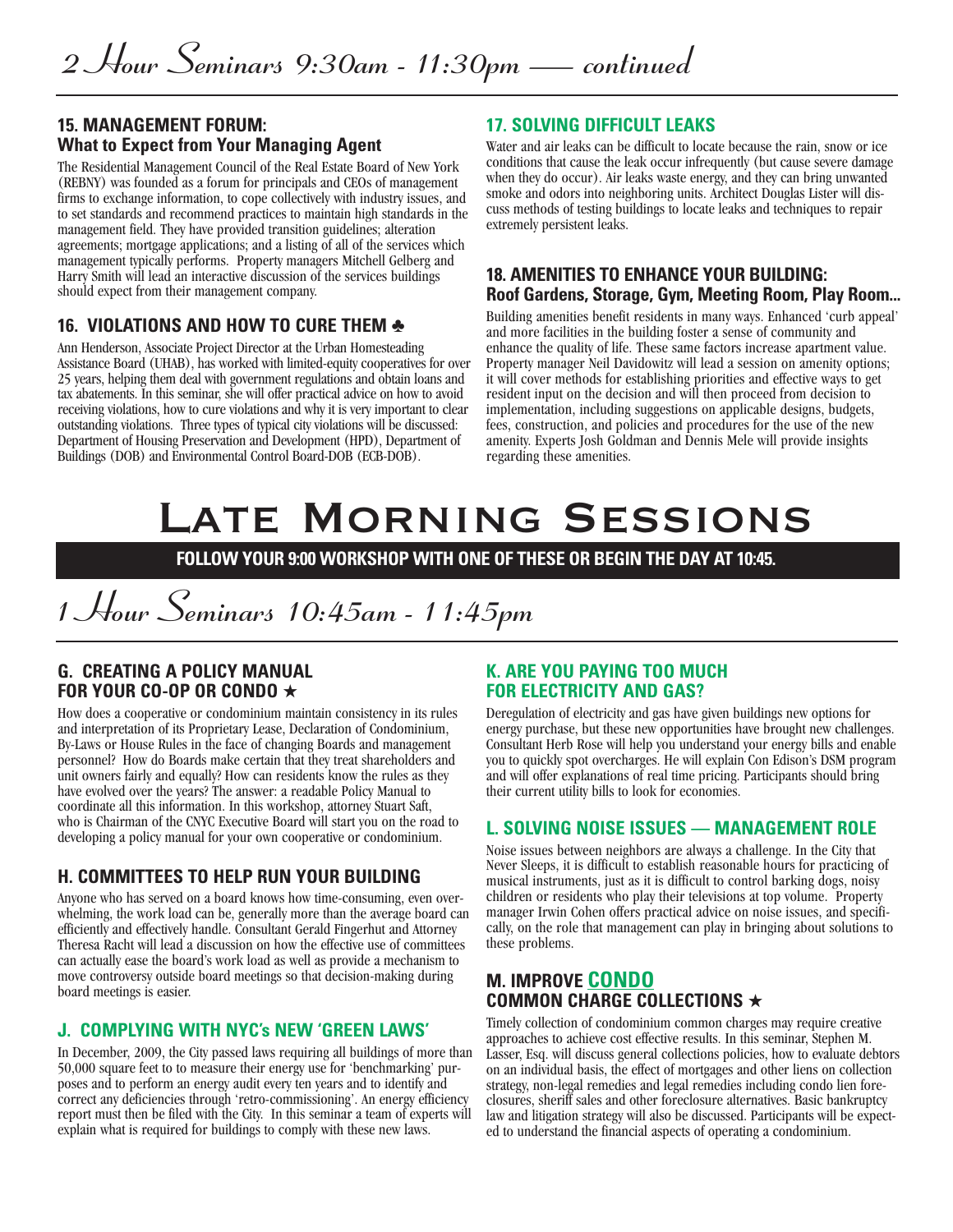# Midday Sessions

# *1 1/2 Hour Seminars 12:00 noon-1:30pm*

## **101. A CODE OF ETHICS FOR BOARD MEMBERS**

CNYC vice president Arthur I. Weinstein, Esq. has developed a suggested code of ethics for board members of cooperatives and condominiums. This model will form the basis for a discussion of not-so-hypothetical issues which may confront board members in New York cooperatives and condominiums as they serve their buildings. Time will be allotted for questions from participants and topics discussed will include the reasons for establishing and enforcing such a code.

#### **102. EFFECTIVE INTERFACE BETWEEN BOARD & MANAGEMENT★**

If boards are to enjoy a successful, productive and professional relationship with their property managers, they must establish the foundation to work in concert. Essential core components include active communication, common understanding and shared goals. CNYC board members Marleen Levi and Greg Carlson, will lead a discussion that focuses on identifying, developing, implementing and adapting work styles that yield result-oriented interaction between board and management. Participants will be expected to understand how boards function.

## **103. PROPERTY TAX Q & A**

Home owners in NYC cooperatives and condominiums benefit from a property tax abatement program that has been in place since 1997 and has been extended through June 30, 2012. CNYC and the Action Committee for Reasonable Real Estate Taxes work for permanent reform of the City's property tax system. Action Committee Chair Jim Rheingrover and certiorari attorney Eric Weiss will answer your questions about the abatement program and other tax relief programs, property tax theory, and the complexities of the present NYC property tax structure.

#### **104. INTERNAL CONTROLS FOR SMALL BUILDINGS ▲**

Small cooperatives and condominiums (20 units or less) are generally self managed. Unless the various aspects of running the building are well understood and well delegated, problems can arise. Accountant Charles Zucker, a long term board member of a loft cooperative, offers practical advice for ensuring that financial records are in order, that filing deadlines are met, and that the building is well maintained and well organized.

## **105. ALL ABOUT HOUSE RULES**

Every cooperative and condominiums starts its existence with a set of boiler plate house rules. Over time these can be updated, amended, (or simply ignored) as new building policies are instituted. Attorney Peter Livingston will discuss the role of House Rules in a cooperative or condominium, their relationship to other corporate documents, how to change House Rules and ways to make sure that everyone knows what the House Rules are. Examples of what belongs or does not belong in the House Rules will also be discussed.

## **106. H.D.F.C. APARTMENT OWNERSHIP WHEN SHAREHOLDERS DIE ♣**

Every board should be prepared to deal with the death of a shareholder and with ownership succession, but limited equity cooperatives often face unusual problems. Shareholders may not have made arrangements for how their apartments will be dealt with after their death. What if no interested party steps forward to handle the estate? Perhaps the legal and other costs exceed the value of the apartment. Many issues parallel those in conventional cooperatives, such as Who gets the apartment? Can a board reject an heir? What if maintenance is not being paid? Attorney Lawrence McGaughey, whose practice includes both cooperative and trust and estates law, will provide clear advice and specific information that will help both board members and shareholders in limited equity cooperatives understand their rights and responsibilities relative to inheritance and transfer of apartments on death.

#### **107. WINDOWS AND WINDOW CONTROVERSIES**

Architect Douglas Lister and property manager Neil Davidowitz will review window replacement and repair technologies and board policies on the subject of windows. Many window controversies can be avoided of the Board has clear guidelines for residents to use when repairing or replacing windows and air conditioners. The seminar will include advice on preparing these guidelines. It will also explain the difference between a \$300 replacement window and a \$2000 replacement window and will suggest review strategies for replacing or repairing windows in historic buildings.

## **108. A GREEN ROOF FOR YOUR BUILDING**

Green roofs provide many benefits: They add usable space to the roof, extend the life of roofing membranes, lower heating and cooling costs, reduce storm water runoff, and increase a building's property value. In this seminar, architect Stephen Varone and LEED AP Yessica Marinez will address the issues involved in installing a green roof, including structural and waterproofing considerations, maintenance costs, roofing warranties, code compliance, and zoning restrictions. Green roof specialist Michael DiMezza discusses which types of systems and plantings are most suitable for green roof installations.

## **109. SUBLET ISSUES IN NEW YORK COOPS**

Many cooperatives periodically review their sublet, admissions and 'guest' policies to ensure a consistently balanced approach to the changing needs of the building and its shareholders. Attorney Morton H. Rosen will examine subletting both from the point of view of the board of directors and that of shareholders who may wish to sublet, discussing procedures for reviewing sublet candidates and sublet fees. The seminar will also explore restrictions and conditions that boards might impose. The law and possible board policies with respect to occupancy by 'guests' and 'roommates' will also be discussed.

## **110. RENOVATION DISASTERS & HOW TO AVOID THEM**

There are many ways that renovation and construction projects can go awry, but Attorney C. Jaye Berger will teach Boards how to avoid these situations from the outset. She will discuss and explain what to look for in a contractor, key provisions in contracts, how to negotiate them, insurance issues, mechanic's liens, subcontractors and managing the construction. Successfully completing a project will be discussed, as well as legal problems that can arise between the cooperative or condominium and contractors.

## **Midday Workshops Continue ▼**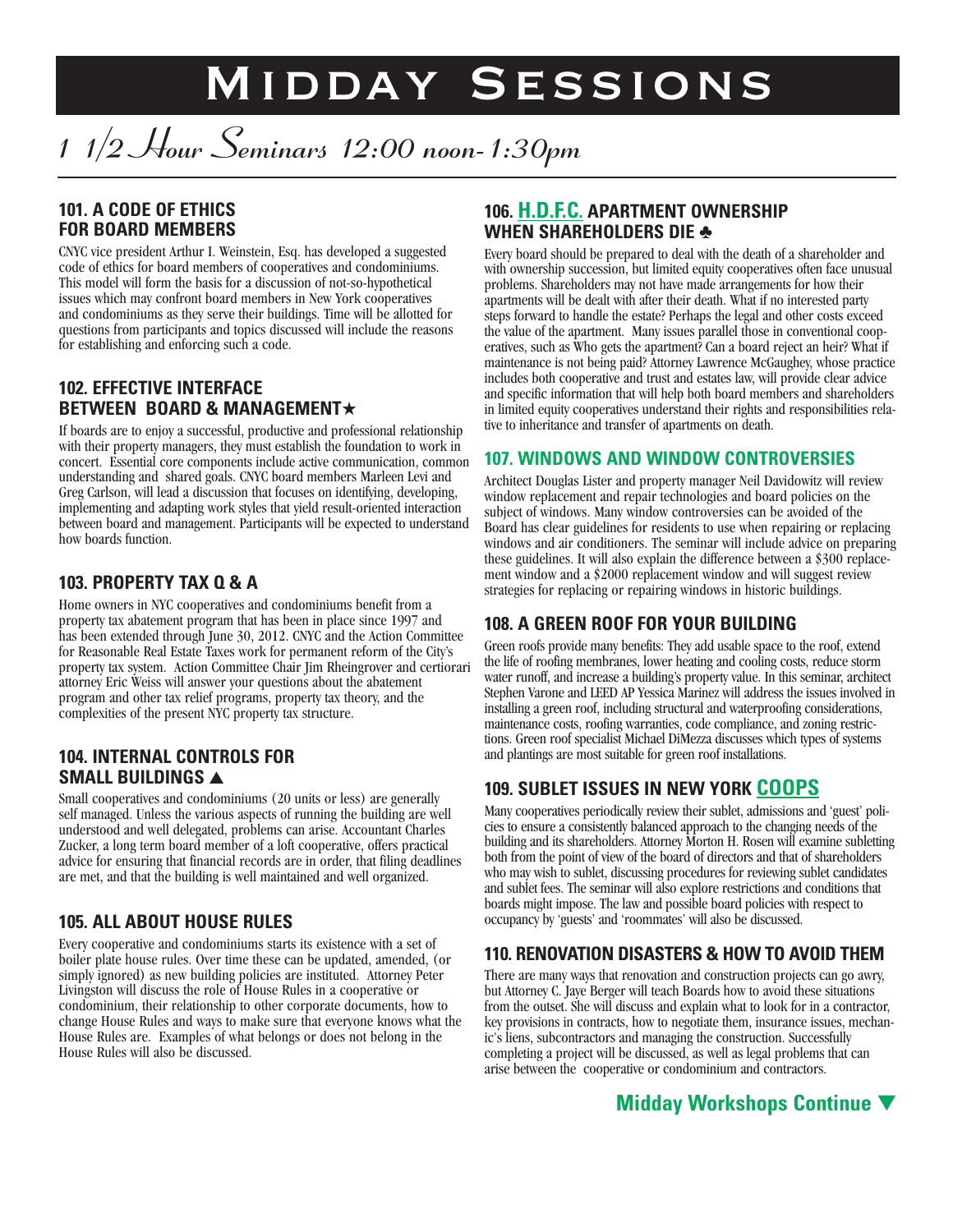#### **111. MANAGEMENT TRANSITIONS**

Like any other relationship, the one your building has with its management firm can become strained. Discussion may bring solutions to the problems, or you may determine that the relationship cannot be salvaged. But transitions to new management aren't always smooth. Accountant Mindy Eisenberg Stark and attorney Jeff Schwartz will lead a full and frank discussion of how to shop for and select the firm and agent that are right for your cooperative or condominium; what contract provisions will help define the expectations of both parties; and how to optimize the possibility that records and documents all reach the new management firm quickly and in good order.

#### **112. COMMUNICATING WITH SHAREHOLDERS/UNIT OWNERS**

In today's information-focused world, shareholders and unit owners expect to be kept informed and to have procedures for bringing their questions to the attention of building staff, of management and of board members. Communications expert Lloyd Chrein and property manager Michael Wolfe will lead a discussion of diverse ways to maintain open and effective lines of communication.

#### **113. INSURANCE GUIDELINES FOR BUILDING & RESIDENTS**

Insurance expert James Fenniman will present the full range of insurance coverages necessary to a typical building and each of its residents. He will discuss the cost of insurance and will suggest ways a building can maintain appropriate coverage.

#### **114. CASHING IN ON HIDDEN ASSETS ★**

Property manager James Goldstick and attorney James Samson will help Boards think outside the box to help their cooperative or condominium raise needed funds when the Board would prefer not to impose an assessment, raise maintenance or borrow from a bank. Come learn of alternative sources of raising money for cooperatives and condominiums beyond the customary and traditional methods.

#### **115. CONTROLLING COOP ARREARS: ROLE OF THE L & T ATTORNEY**

When shareholders fail to meet their ongoing obligation to pay maintenance, a wise board will have a policy in place to push for payment. While a letter from management (or the treasurer) is appropriate in pursuing a one month lapse, it is wrong to let things slide beyond a second month. At this juncture a prudent board will bring the Landlord Tenant Attorney into the picture t collection. Adam Pollack, Esq. will describe the role of the Landlord & Tenant Attorney in helping cooperatives keep all shareholders current.

## *1 Hour Seminars 12:15pm-1:15pm*

#### **P. PROCEDURES FOR AMENDING YOUR DOCUMENTS S. SPREADSHEET BUDGETING FOR SMALL BUILDINGS**

Major changes in policy will generally require amendment of the Proprietary Lease or By-laws of a cooperative and the By-laws and perhaps the Declaration in a condominium. Transactions requiring a vote of shareholders or unit owners include (but are not limited to) submetering electricity, instituting a transfer fee, adopting a new proprietary lease, or 'cooperativizing' a condominium. Securing approval may not be an easy task. CNYC president, Marc J. Luxemburg will review the legal requirements and will suggest strategies for effectively implementing the change.

#### **Q. SURVIVING THE TURMOIL IN THE ECONOMY & THE REAL ESTATE MARKET ★**

In difficult economic times, Boards have to be creative in dealing with the problems that arise, without placing their cooperatives or condominiums at risk. Attorney Stuart Saft, who is Chairman of CNYC brings advice on helping your cooperative or condominium to survive in the current economic climate. Participants will be expected to be thoroughly familiar with basic board responsibilities.

#### **R. HOW TO IMPROVE RECYCLING IN NYC APARTMENT BUILDINGS**

Help make NYC cleaner and greener one building at a time, starting with your own. Eve Martinez, Program Manager of the NYC Department of Sanitation's Apartment Building Recycling Initiative (ABRI), will share state-of-the-art information to help you set up effective recycling areas throughout your building, and review what your building staff and residents need to know about recycling in NYC. There will also be an opportunity to sign up for more direct assistance from the DSNY Bureau of Waste Prevention, Reuse and Recycling.

Some small self-managed buildings have managed in the past by only casually tracking income and expenses. But with rising expenses necessitating large maintenance increases, and affordability being an issue to shareholders and unit owners, it has become vital for all cooperatives and condominiums to keep careful track of their funds. In this workshop, property manager Rebecca Poole will provide easy to follow spreadsheet templates for tracking income and expenses and will demonstrate how to use them to plan future budgets.

#### **T. ADDRESSING OBJECTIONABLE CONDUCT IN CONDOS ❖**

When unit owners or their guests or tenants engage in conduct that their neighbors find objectionable, the Board has fewer weapons in its arsenal for dealing with this than do their counterparts on the boards of cooperatives. Nevertheless, with patience and determination and a well organized strategy, a condominium can deal effectively with objectionable conduct. Attorney Robert Braverman will offer clear guidelines and will cite appropriate case law.

#### **U. HEATING NYC BUILDINGS — FUEL ISSUES**

How will multiple dwellings in New York City be heated twenty years from today? And what must cooperatives and condominiums consider doing NOW in order to prepare their buildings for new energy sources. Environmental concerns and a commitment to reducing our carbon footprint motivate city In this seminar, recent legislation will be discussed which regulates fossil fuels, and experts will look to the future and try to help Board members make practical decisions regarding their own heating plants.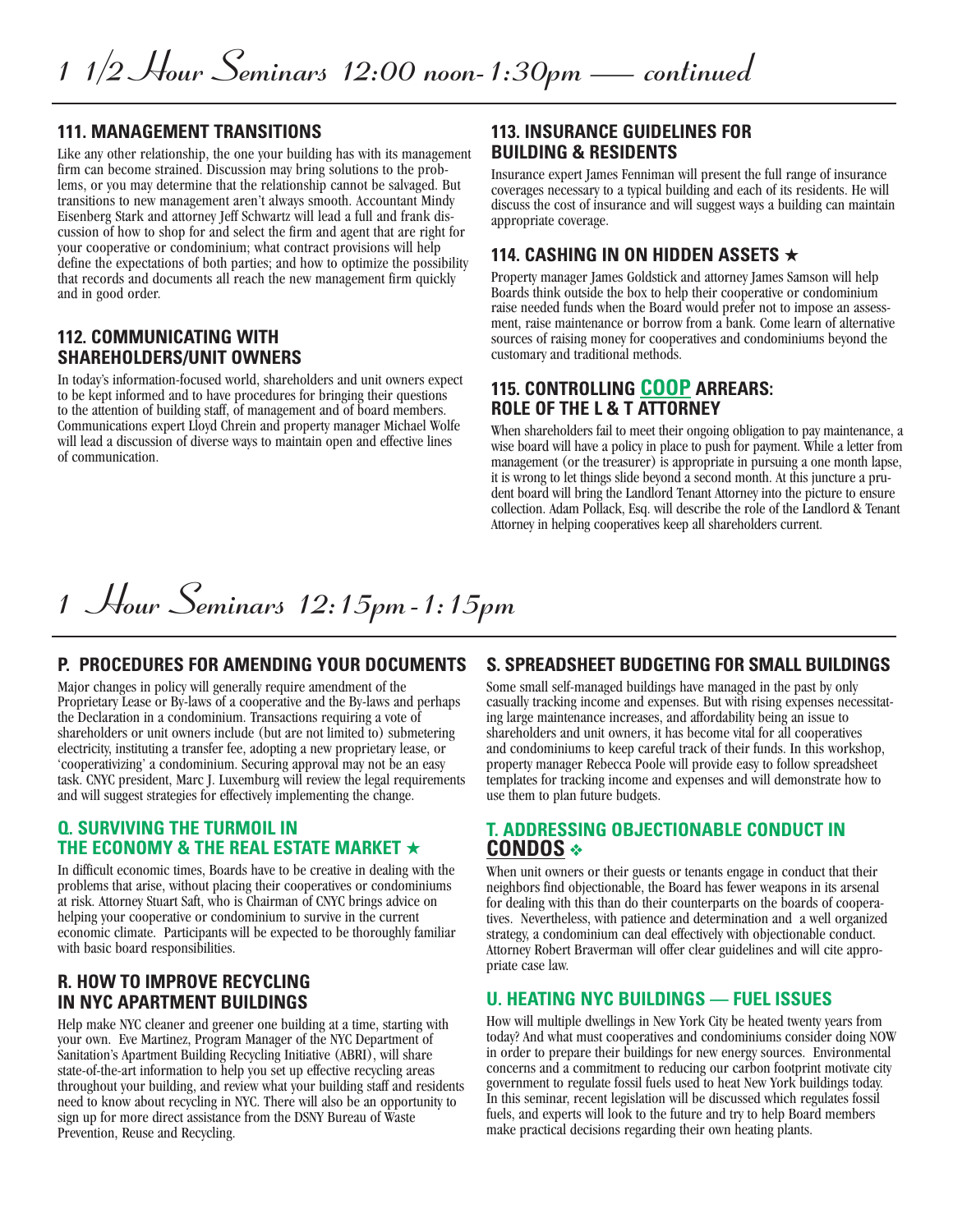# Afternoon Sessions

# *3 Hour Seminar 1:30pm - 4:30pm*

## **200. CO-OP ISSUES FOR NEW ATTORNEYS ❖**

Co-op law does not receive much attention in most law schools, and yet it is an important specialty in New York City today. Attorneys Howard Schechter and Douglas P. Heller will take attorneys new to this field on a swift journey through the basics of this challenging discipline, examining the legal documents that form its foundation, applicable statutory law and

case law developed over decades of wrangling between boards and building residents. They will discuss admissions issues, corporate meetings, alterations, Board authority, shareholder rights and problem shareholders, and the services expected of counsel in each instance. This fast paced class is designed exclusively for attorneys.

## *2 Hour Seminars 2:30pm - 4:30pm*

#### **201. DEALING WITH DIFFICULT RESIDENTS**

Every building is challenged by demands of difficult residents: people who are convinced that they are exempt from all rules; who renovate their apartments without permission, who park in others' spaces, who make noise and claim they do not; who object to the Board spending money to maintain the building but are the first to complain of building flaws; who send unauthorized guests to use the apartment in their absence; or those whose cluttered units invite vermin infestation or fire: or the people who disrupt meetings and bombard the board with angry questions, but refuse to listen to or accept the answers, those whose maintenance is chronically late, but who still expect very prompt service whenever *they* have a problem, people who think the Board is their employee. CNYC Board Chairman Stuart Saft, Esq. and property manager Neil Davidowitz will suggest creative and effective ways to deal with difficult resident.

#### **202. WORKING EFFECTIVELY WITH YOUR BUILDING EMPLOYEES**

New York cooperatives and condominiums rely on staff to protect the building and its residents, and to keep the physical plant running smoothly. They set high standards for employee performance. When problems arise, advice and help are available through the Realty Advisory Board on Labor Relations, Inc. (RAB), which represents buildings in their dealings with service employees — both for day-to-day issues and in the negotiation and administration of contracts with unions representing the employees. In this workshop, Margie Russell, executive director of NYARM, the New York Association of Realty Managers and an attorney from the RAB will provide insights on training staff and suggestions for enhancing performance while also improving employee satisfaction.

#### **203 COOP SHAREHOLDER VS. BOARD: Remedying Issues with Water Penetration, Mold, Bedbugs, Noise and Odors ★❖**

When costs are incurred because of water penetration, removing mold, erad-<br>icating bedbugs or controlling noise and odors in shareholder apartments, the cooperative must walk a careful line in distinguishing its responsibilities from those of the shareholder. Numerous concepts come into play, including City and State laws such as the statutory concept of the warranty of habitability, the building's proprietary lease, principals of common law negligence and the policies in effect in the specific cooperative. Attorney Arthur Weinstein, who is a founder and Vice President of CNYC will explore the complexities of these issues. Participants will be expected to have a clear understanding of the functioning of a cooperative.

## **204. BASIC FINANCIAL ASPECTS OF COOPS**

Accountant Mark Shernicoff, who is treasurer of CNYC, will present <sup>a</sup> care- ful analysis of budgets, management reports, and tax issues designed to help new treasurers and 'non-financial' board members fully understand their responsibilities. The true beginner is encouraged to attend workshop #4 before this one. Once the basics are covered, attention will focus on issues such as long range planning, mortgage refinancing, and contingency reserves. Questions will be addressed at the end of the session.

#### **205. UPDATE: NEW CODES IN NEW YORK CITY**

Laws passed by the City Council and regulations promulgated by City Agencies impost new responsibilities on building owners each year. In this annual workshop, Gregory J. Carlson brings participants up to date on the latest requirements and their deadlines. He is joined by experts, including architect Leonard Geoxavier. Mr. Carlson is a member of the Board of CNYC and executive director of the Federation of New York Housing Cooperatives & Condominiums.

#### **206. HOW CAN WE KEEP H.D.F.C. HOUSING AFFORDABLE? ♣**

HDFC cooperatives are designed to be a permanent resource of affordable, owner-occupied housing in a city were such housing is scarce. Andrew Reicher is the Executive Director of the Urban Homesteading Assistance Board (UHAB), which has been working with the city for 35 years to create HDFC housing and to train HDFC home owners to manage their buildings. He will present the history of the HDFC program and will lead a discussion of ways that HDFCs have dealt with the challenges of managing their limited-equity cooperatives and maintaining affordability as original shareholders sell their units. All those interested in preserving affordable housing are welcome at this seminar.

#### **207. REFINANCING THE COOP'S UNDERLYING MORTGAGE**

Attorney Theresa Racht will moderate a seminar exploring diverse aspects of refinancing underlying mortgages on cooperative buildings with experts Sheldon Gartenstein, Nancy Liang, Patrick Niland and Tom Schissler. The session will present mortgage basics, including guidance about prerequisites, costs, preparation, and obligations, and suggestions for maximizing your building's borrowing power.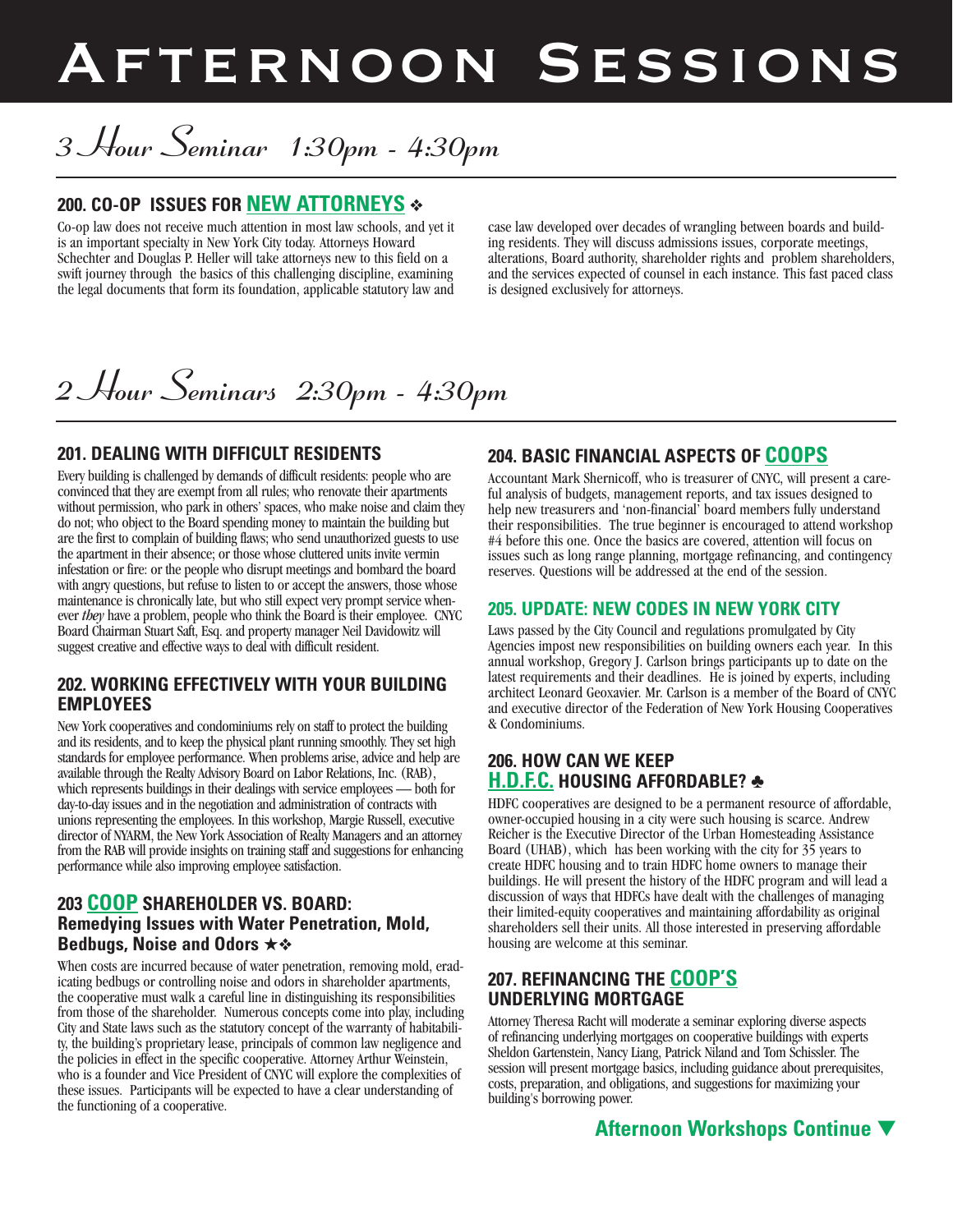#### **208. DETECTING AND PREVENTING FRAUD & KICK-BACKS ★ ▲**

Forensic accountant Mindy Eisenberg Stark will offer guidelines for detecting wrongdoing in your building and will suggest preventive measures designed to help maximize the Board's effectiveness in controlling management and supervising building personnel. Participants will be expected to have a basic grounding in the financial and managerial functioning of cooperatives and condominiums.

#### **209. BEING GREEN IS NOT A SPECTATOR SPORT**

Energy expert Lewis Kwit will lead a discussion of sustainability as it impacts the cooperatives and condominiums featuring representatives of the City of New York, the New York State Energy Research and Development Authority (NYSERDA) and Green Building architects. The session will offer practical advice to help buildings develop their own sustainability portfolio, and will present technologies which contribute to a sustainable living environment and incentives available from the State, City and Federal governments for implementing these protocols.

#### **210. UNDERSTANDING YOUR HEATING SYSTEM**

A clear understanding of how your heating system operates will help you depth look at the heating plant of buildings of between  $20$  and  $1,000$  apart-<br>ments and examine their various servicing needs. Attention will be paid to boilers, burners, controls and to inspection requirements. Experts Fredric Goldner and Asit Patel will provide practical facts and figures about the cost of maintaining and upgrading existing systems and advice about replace- ment of aging equipment.

#### **211. APARTMENT RENOVATIONS & COMBINATIONS**

As cooperative and condominium ownership expands, the impulse to make one's home one's castle grows too. New shareholders and unit owners often plan extensive renovations before moving in to their units; others decide that their apartments need a facelift, or they buy an adjacent unit and combine the two. This does bring dust, noise and disruption to the building, which the board must keep under control. Corporate counsel provides guidance. Attorneys Bruce Cholst and Alfred Taffae will share their expertise about renovation rules, time frames, fees, inspections, and compliance with city and federal requirements in a workshop designed to help the board mitigate the stress of renovations.

#### **212. COPING WITH HOARDING ISSUES**

People who hoard collect things and fill their homes far beyond reason-<br>able capacity, eventually putting themselves and even their neighbors and their buildings at risk. They may have serious difficulty discarding the daily newspaper, the junk mail they receive, or empty food containers. Some hoarders retrieve other peoples' discards and bring them home. Others have more pets than they can properly care for. Over time, these patterns of accumulating can create fire hazards, offending odors, vermin infestation, and can even cause structural damage. Hoarders present unique challenges that management and Boards need to address. Kristin Bergfeld runs a company that provides services to clear and reorganize apartments as a way to give the hoarder a clean start, clear violations and help the building cope compassionately with a chronic hoarder. She works with services and agencies that can help a client with behavior modification. She will present ways to identify problem behavior and assess its seriousness. Participants will be invited to continue these discussions in an online survey of hoarding in New York.

#### **213. COORDINATING CAPITAL IMPROVEMENT PROJECTS**

Undertaking a major repair or upgrade project for your cooperative or condominium requires careful planning every step of the way. In this seminar, architect Stephen Varone covers the various issues involved, including scope of work, budgeting, competitive bid, contract negotiation, payment terms, insurance and bonding, scheduling, project supervision, sub-contractors, site safety, and project sign-off. The seminar will help boards coordinate the many moving parts of a capital improvement program to achieve successful results.

#### **214. CONTROLLING VARIABLE COSTS**

Many of the costs of operating our buildings appear completely beyond our control, but cooperatives and condominiums can effectuate significant savings through a careful review and monitoring of all building costs. In this step-by-step workshop, property manager Mark Hoffman and CNYC board member Ted Procas who is chairman of the Association of Riverdale Cooperatives (ARC), will review typical building expenses and will share secrets for containing runaway budgets.

## **215. KEEP YOUR BUILDING GOING FOREVER**

If cooperatives and condominiums are to last forever, they must be con- stantly and carefully maintained, and there must be plans to replace build- ing systems as they wear out. Property Manager Gerard J. Picaso will help you plan for <sup>a</sup> smooth future for your building, suggesting long term plan- ning for the upgrading and replacement of building systems.

## **216. THE BUDGET ▲**

Every well-run cooperative or condominium develops an annual budget to govern spending and to determine the amount of carrying charges that must be collected from each shareholder or unit owner. The building manager, the accountant and the treasurer should all participate in the development of your budget. Accountant Steven Beer will offer insights to help you establish and monitor a prudent budget and will provide tips to smooth out the impact of large seasonal expenses such as fuel and periodic ones (taxes, insurance, etc).

## **217. EXTERIOR RESTORATION PROJECTS**

Undertaking any major capital improvement project can be daunting, made even more so by the prospect of costly overruns, ineffective repairs and careless contractors. Learn how owners and board members can overcome these obstacles and effectively contribute to the process to get the job done right. Engineer Kathleen Needham Inocco and architect Dennis Mele will take workshop participants through a practical step-by-step review of how boards can prepare for upcoming projects and work with their professionals to protect the cooperative or condominium, minimize disruption to residents, and keep the job on budget.

#### **218. HOMEOWNERS INSURANCE TO PROTECT YOUR PROPERTY**

Every building resident should carry adequate homeowners insurance. This coverage protects against loss and against costly repairs and also helps soothe conflict between neighbors when leaks or other accidents occur. Many insurers have special homeowner policies for resident owners of cooperatives and condominiums, with broader coverages and lower premiums than policies for rental tenants. Insurance expert Patricia Batih will describe various coverages appropriate to New York cooperatives and condominiums and will suggest guidelines for the Board if it should opt to impose insurance requirements.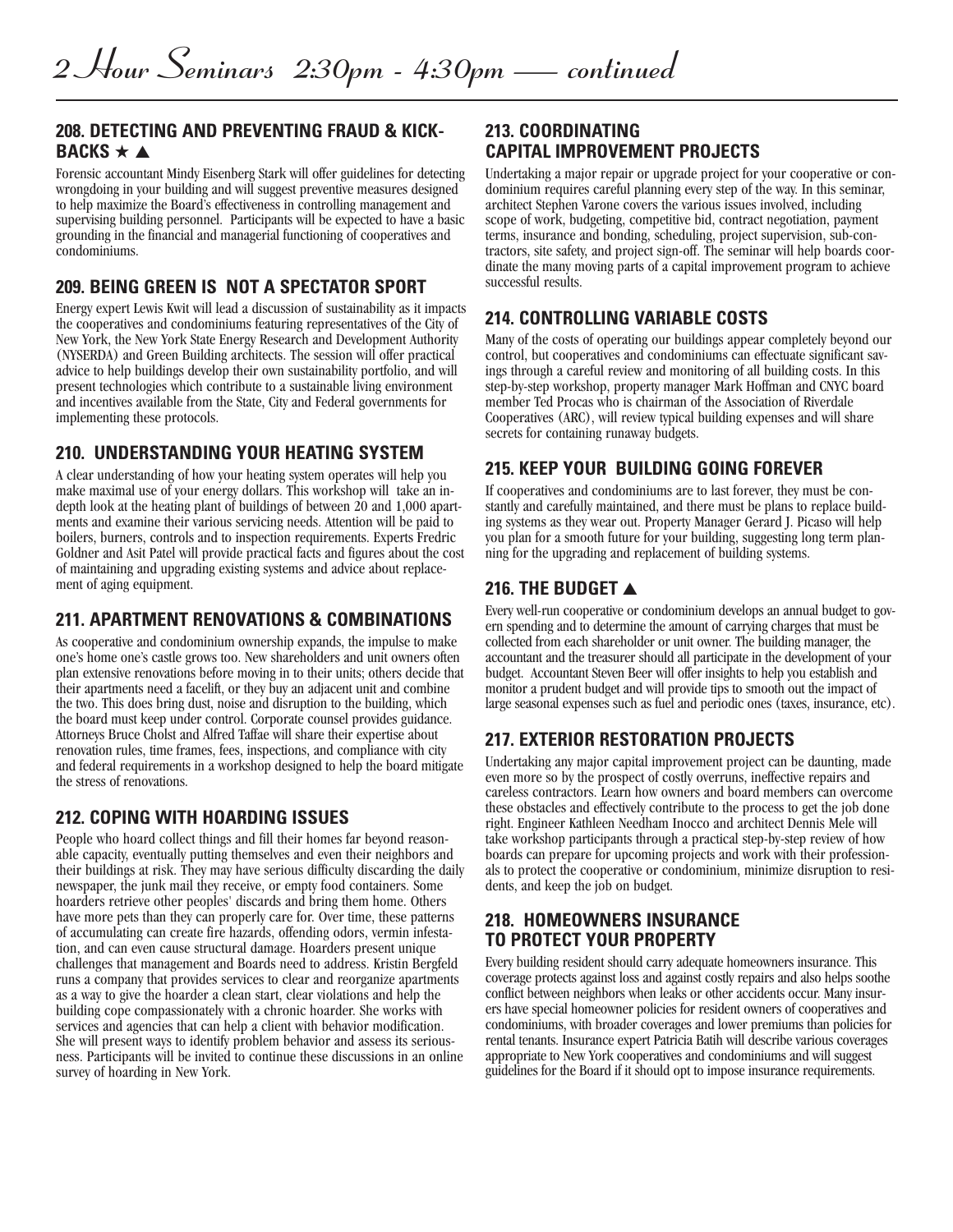#### **V. VOTING AT THE ANNUAL MEETING**

Every shareholder or unit owner should attend the Annual Meeting as an informed voter selecting those who will run the affairs of their cooperative or condominium. Far too often, this responsibility is sadly neglected. Attorney Ronald Gold will explore aspects of voting in cooperatives and condominiums — including the use of proxies (and dedicated proxies) the difference between straight voting and cumulative voting, the responsibility of Boards to try to bring out the vote, and the power of informed, active shareholders or unit owners to bring change to their buildings.

#### **W. CONSTRUCTION DEFECTS: TO SUE OR NOT TO SUE**

As owners take possession of their units in newly constructed condominiums and cooperatives and begin to work with their new neighbors to organize, they often find defects in the construction of their building. Construction defects can also be an issue in existing building where large projects are undertaken. Attorney Robert Braverman will provide good advice on assessing both types of situations and making the critical decision of how to proceed in order to achieve the best possible results at the most reasonable cost.

#### **X. PLANTS THAT THRIVE IN AN URBAN ENVIRONMENT**

Does your building want to spruce up its entryway with plantings? Are your tree guards always the ones with the droopiest flowers? Does the wind behead your tulips? Don't be discouraged. In this seminar naturalists Dorrie Rosen and Mike DiMezza will help you select plants and flowers appropriate to the rigors of your corner of city life. They will also have practical guidance on how to maintain your urban garden.

## **Y. EMERGENCY PREPAREDNESS**

Every building and every resident should be concerned about personal safety issues in all kinds of emergencies. The building and each family in it should have plans for coping with an emergency. They should also have equipments and supplies at the ready. Mary Fischer is an Emergency Room nurse and president of the board of her cooperative. Firefighter Jim Lanza is former president of the board of his cooperative. Sharing expertise in preparedness and board functioning, they will discuss communications, special meetings and drills for effectively conveying the need to be prepared.

#### **Z. GREEN IMPROVEMENTS: "HERE'S WHAT WE DID"**

Throughout the city there are many cooperative and condominium boards that have long been committed to 'greening' their buildings. They have undertaken projects — some large and some small — which enhance their buildings and improve the quality of life of residents. Loren Blackford will moderate a workshop where several of these forward-thinking board members will tell of the improvements they have made — be it a green roof or a cogeneration plant or motion detecting lighting in workrooms. The panelists will answer your questions about the process, the cost, and the improvement that their project has brought about.

#### **LEGEND**

- **★ Indicates higher level course**  background knowledge of the topic will be expected
- **▲ Indicates accounting CPE class**
- **❖ CLE credit pending.**
- **♣ UHAB presentation.**

## **AT THE CONFERENCE**

CNYC's HOUSING CONFERENCE is the premier educational experience for home owners in New York housing cooperatives and condominiums and the professionals offering services to these buildings. A roster of information-packed workshops and seminars gives you the opportunity to find answers to questions of importance to your building. Exhibitors demonstrate state-of-the-art equipment and describe their services in a setting where you can look, touch, ask questions and take home information. The Conference Program contains a directory of advertised products and services that will be useful throughout the year.

The 30th Annual HOUSING CONFERENCE is held at Baruch College in Manhattan, with classes on the ninth and fourteenth floors of the NEWMAN VERTICAL CAMPUS at 55 Lexington Avenue ( East 24th Street). **Registrants should bring photo ID** to facilitate entrance to the NEWMAN VERTICAL CAMPUS, where Security requires a list of resistrants. Once inside, proceed to the FOURTEENTH FLOOR REGISTRATION AREA opposite the elevator to show your name badge and receive a badge holder and Conference Packet. Coats can be checked at this location. Late registrants can pick up tickets in Room 14-280 which is labeled CNYC HEADQUARTERS.

The EXHIBIT AREA and snack facilities are on the FOURTEENTH FLOOR at ROOM 14-220. There, complimentary coffee and tea are served throughout the day and snacks, sandwiches and box lunches can be purchased.

Workshops and seminars are conducted on floors 14 and 9 of the Newman Vertical Campus, Workshop tickets sent to all pre-registrants indicate both the floor and the room where the session is scheduled.

**To register at the Conference, please arrive early as special Security procedures will be necessary.** Only checks or cash will be accepted for payment on the day of the Conference.

At the end of the day, there will be a Reception on the FOURTEENTH FLOOR where CNYC Leaders will highlight recent achievements.